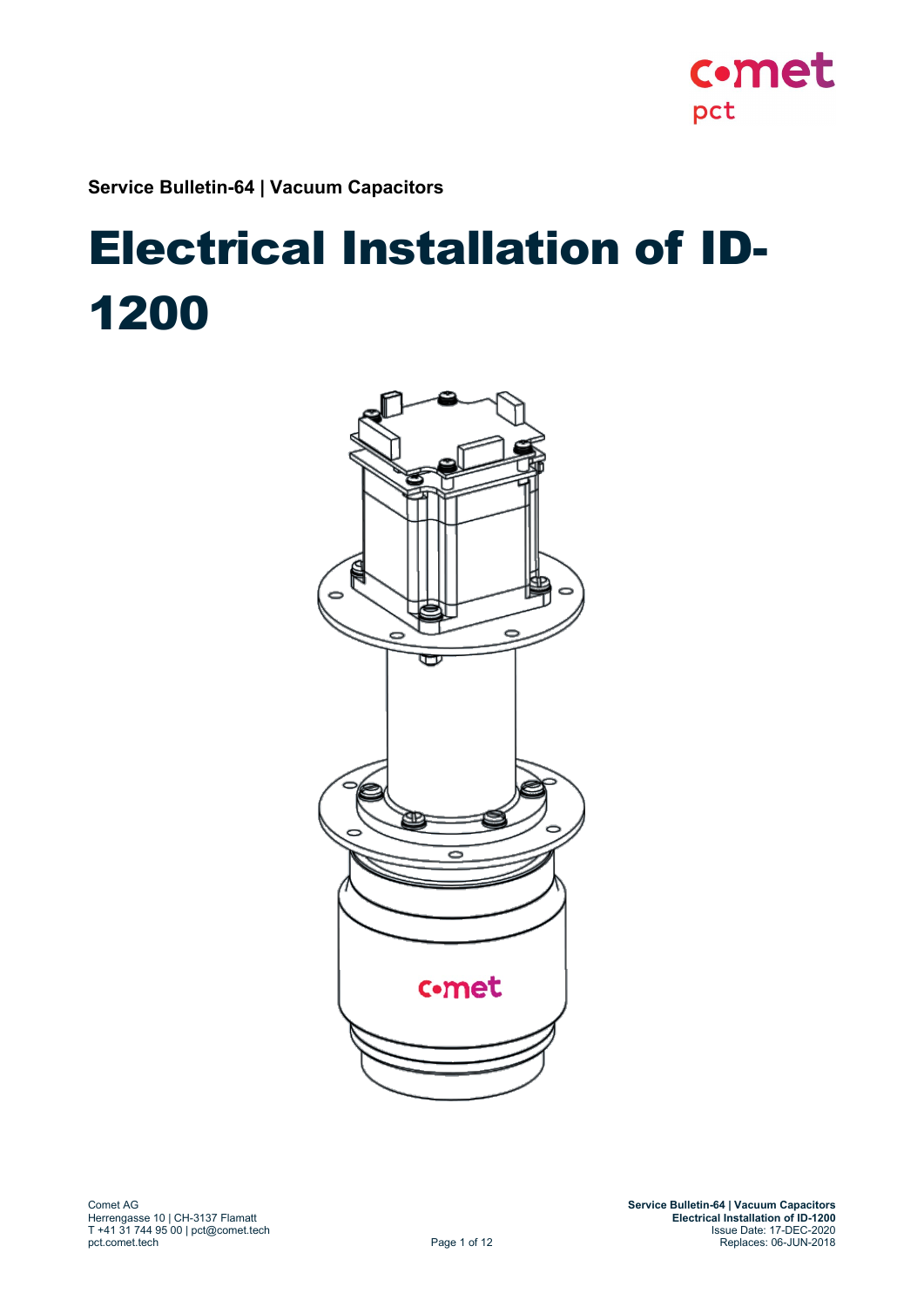

# **Document Information**

## **Document history**

| Doc.<br>Rev. | <b>Date</b> | Author(s)                    | Change(s)                                                          | <b>Status</b> |
|--------------|-------------|------------------------------|--------------------------------------------------------------------|---------------|
| 1.0          | 2007-03-30  | O. Lehmann                   | Initial document                                                   | released      |
| 1.1          | 2010-06-25  | A. Renggli                   | Various additions                                                  | internal      |
| 02           | 2014-01-24  | W. Bigler /<br>T. Fenske     | Reviewed with minor modifications / configuration<br>section added | released      |
| 03           | 2018-02-14  | M. Armbruster /<br>T. Fenske | Added UNIVERSAL variant, minor corrections                         | released      |
| 04           | 2020-12-17  | H. Rindlisbacher             | Reviewed with minor modifications, picture update                  | released      |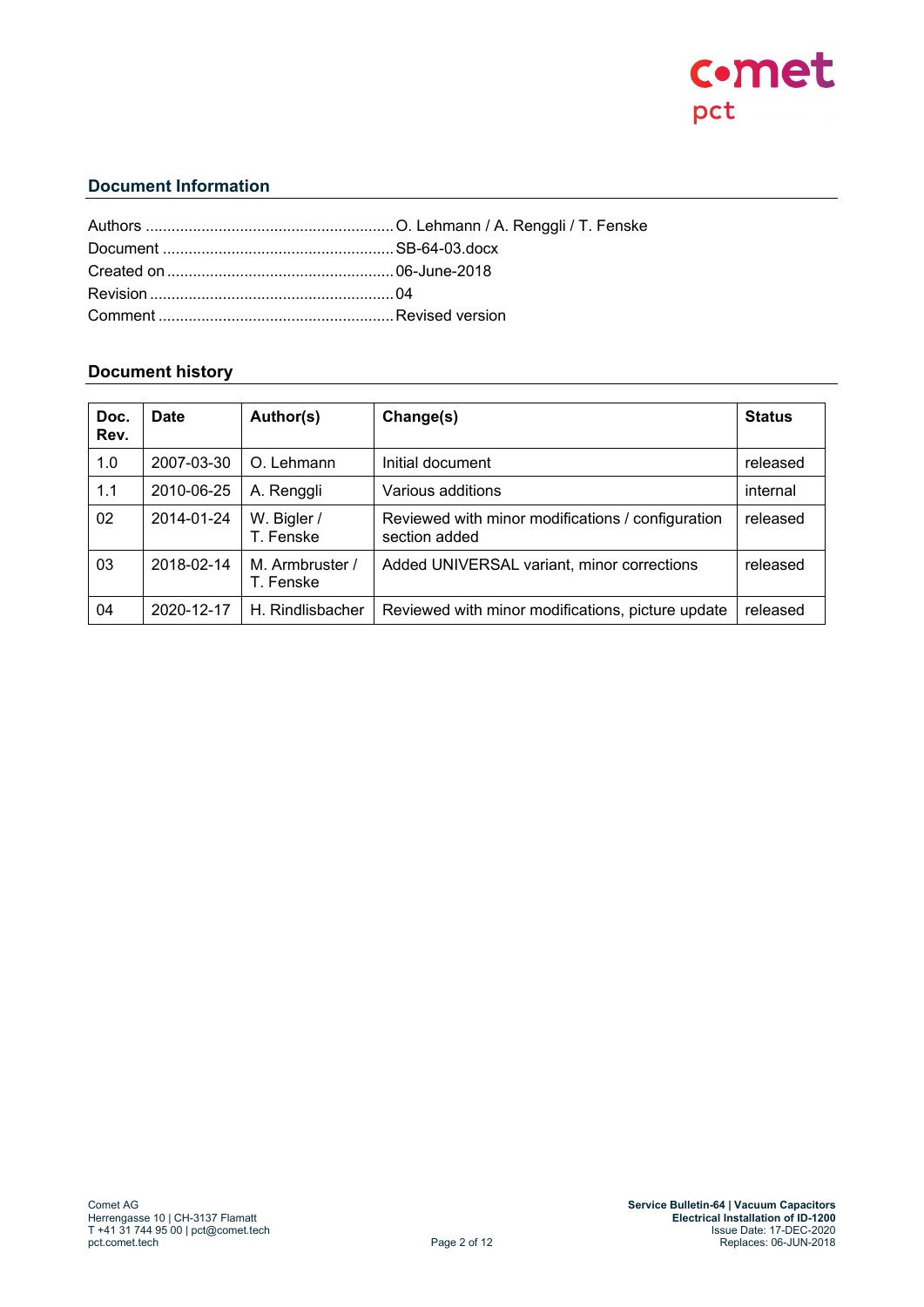

# **Contents**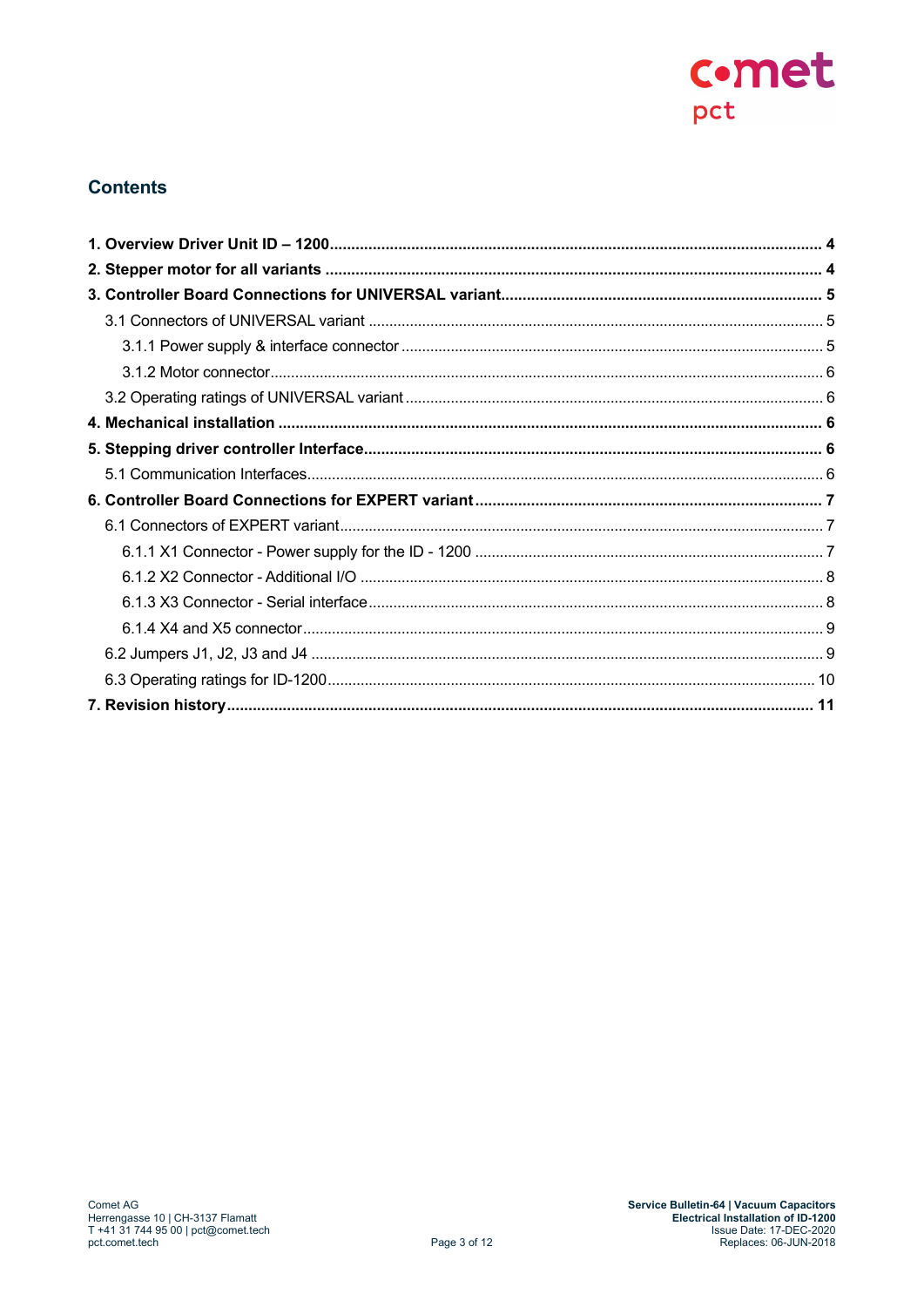

# <span id="page-3-0"></span>**1. Overview Driver Unit ID – 1200**

Picture 1 show and explain the components of the driver unit ID – 1200.

**Motor driver and microcontroller** The PCB provides various functions. The major task is to control the motion of the stepping-motor that drives the capacitor.

**Stepper motor** A stepper motor is a brushless synchronous electric motor that divides a full rotation typical into 200 steps.



**Ground flange**

To attach the module to a ground plane, e.g. the bulkhead in a matching network.

#### **Mounting tube**

The mounting tube is mechanically strong enough to serve as the single mounting feature for the motorized Capacitor module in the matching network.

**Flex Coupler / Hex Screw or pin shaft** The Iflex Coupler or pin shaft coupler insulates the lead screw of the variable vacuum capacitor and the stepper motor. It transfers the rotation of the stepping motor to the capacitor and so change the C-value. The flex couplers are designed so that any residual misalignment between the capacitor and motor axes will be compensated.

**Fig. 1**: Components of the driver unit ID – 1200

# <span id="page-3-1"></span>**2. Stepper motor for all variants**

The UNIVERSAL variant of the ID-1200 is equipped with an Oriental Motor PKP266 which can be operated in unipolar or bipolar mode. This well proven standard stepper motor is able to drive the ID-1200 up to 600 rpm in bipolar mode (dependent on variable capacitor).

For detailed technical information please refer to the supplier's website<http://www.orientalmotor.com/>

The EXPERT variant of the ID-1200 is equipped with a Lin-Engineering Motor, which can be operated bipolar mode only.

For detailed technical information please refer to the supplier's website<http://www.linengineering.com/>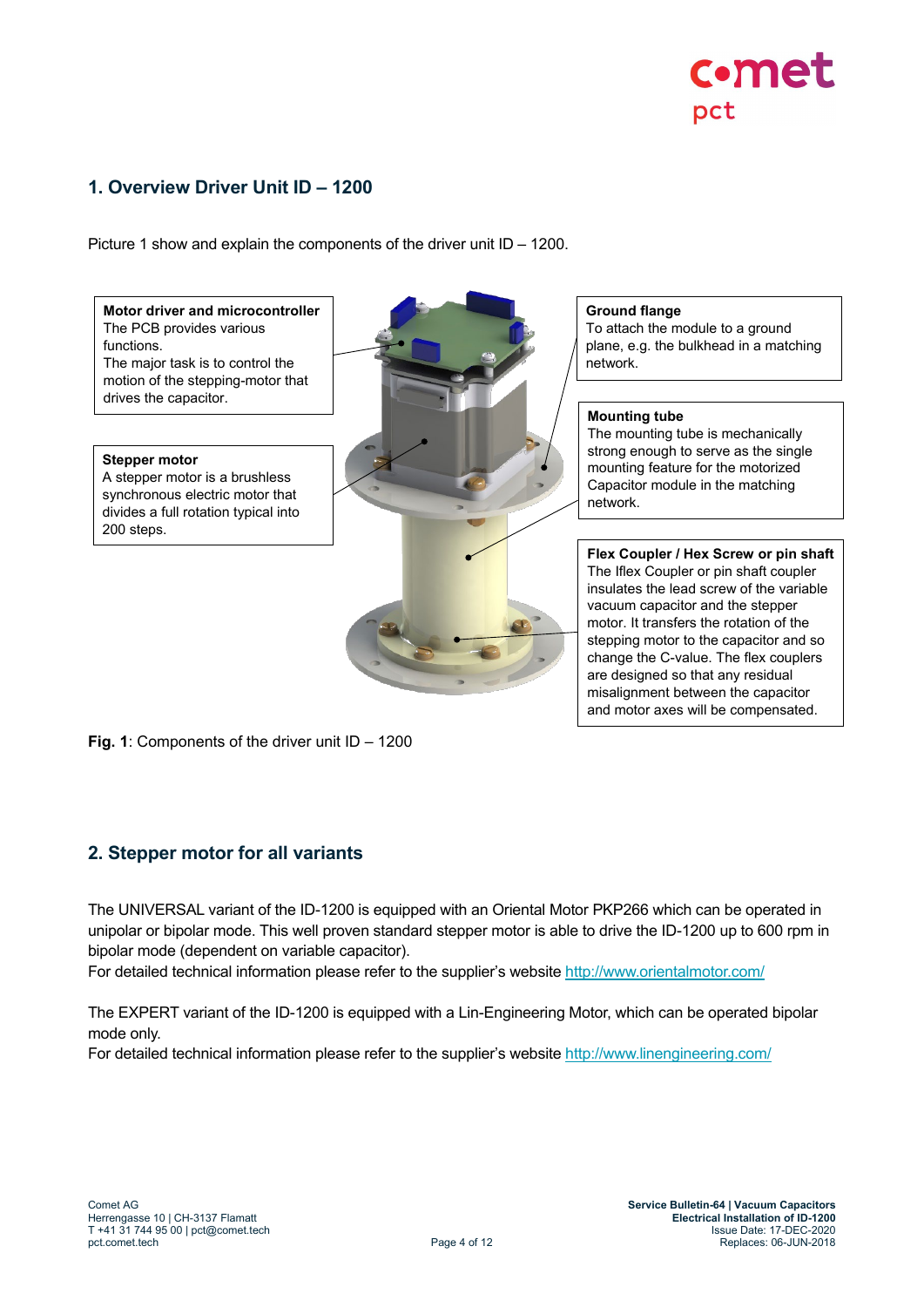

# <span id="page-4-0"></span>**3. Controller Board Connections for UNIVERSAL variant**



**Fig. 2**: Connectors on PCB of UNIVERSAL motorized capacitor

## <span id="page-4-1"></span>**3.1 Connectors of UNIVERSAL variant**

#### <span id="page-4-2"></span>3.1.1 Power supply & interface connector

There is no protection against over-voltage or reverse polarity. The power supply should be designed such that it supplies the nominal motor voltage at the desired maximum motor power. The supply voltage must never exceed the upper / lower voltage limits.

For further information regarding power ripples and EMC guidelines refer to chapter 4.1.

Either one of the interfaces (RS232 or RS485) can be used at a given time.

| Pin | <b>Function</b>                  |
|-----|----------------------------------|
|     | <b>GND</b>                       |
| 2   | VCC: +24V DC nominal (10 30V DC) |
| 3   | RS485 (A+)                       |
|     | RS485 (B-)                       |
| 5   | <b>RS232 (TX)</b>                |
| 6   | <b>RS232 (RX)</b>                |

**Table 1**: pin layout of connector: VCC / Interfaces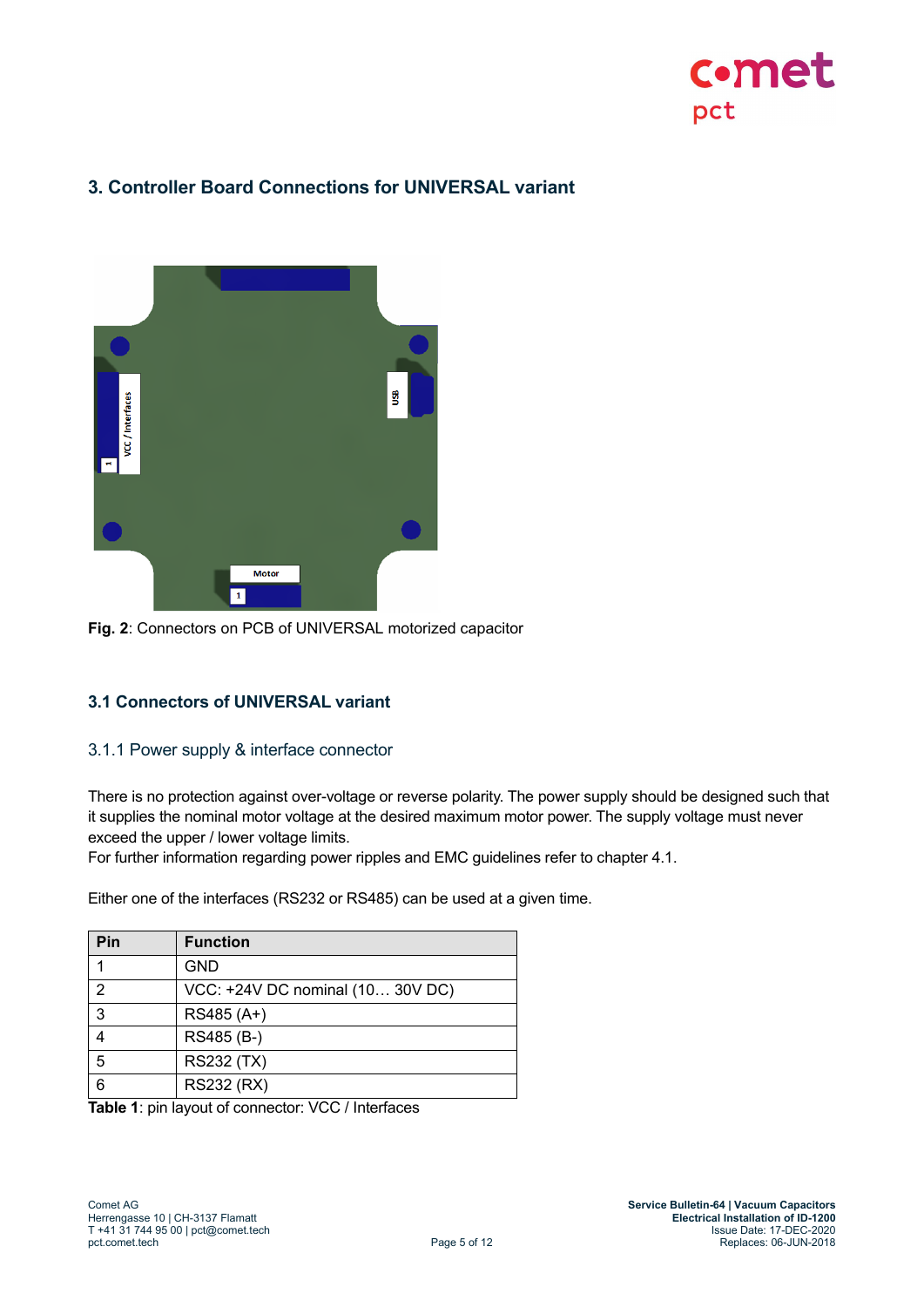

## <span id="page-5-0"></span>3.1.2 Motor connector

| Pin | <b>Function</b>             |
|-----|-----------------------------|
|     | OA1 (stepper motor phase A) |
| ⌒   | OA2 (stepper motor phase A) |
| 3   | OB1 (stepper motor phase B) |
|     | OB2 (stepper motor phase B) |

**Table 2**: pin layout of connector: motor

## <span id="page-5-1"></span>**3.2 Operating ratings of UNIVERSAL variant**

| <b>Sympol</b>          | <b>Parameter</b>                               | Min      | <b>Typ</b> | <b>Max</b>  | <b>Unit</b>     |
|------------------------|------------------------------------------------|----------|------------|-------------|-----------------|
| Vs                     | Power supply voltage for operation             | 12       | 24         | 30          | V <sub>DC</sub> |
| <b>ICOIL-PEAK</b>      | Motor coil current for sine wave peak (chopper | 0        | 0.44.0     | 4.0         | A               |
|                        | regulated, adjustable via software)            |          |            |             |                 |
| <b>ICOIL-RMS</b>       | Continuous motor current (RMS)                 | $\Omega$ | 0.32.8     | 2.8         | A               |
| ls.                    | Max. power supply current ( $@$ 24 V DC)       |          | 2          | $1.4 * COL$ | A               |
| <b>V<sub>GPO</sub></b> | Open collector output, max. 100mA,             |          |            | $V_{\rm S}$ | $\vee$          |
|                        | freewheeling diode included                    |          |            |             |                 |
| <b>VSTOPHI</b>         | StopL, StopR high level input (integrated 10k) | 1.9      | 5          |             | $\vee$          |
|                        | pullup to $+5V$ )                              |          |            |             |                 |
| TENV                   | Environment temperature at rated current (no   | $-35$    |            | 50          | °C              |
|                        | forced cooling required)                       |          |            |             |                 |
| TENV                   | Environment temperature at 80% of rated        | $-35$    |            | 60          | °€              |
|                        | current or 50% duty cycle (no forced cooling   |          |            |             |                 |
|                        | required)                                      |          |            |             |                 |

**Table 3**: Operation ratings for the ID-400

# <span id="page-5-2"></span>**4. Mechanical installation**

It is recommended to have conduction cooling for the motorized cap.

# <span id="page-5-3"></span>**5. Stepping driver controller Interface**

#### <span id="page-5-4"></span>**5.1 Communication Interfaces**

The communication interface is the interface between the controller unit (e.g. PC) and the driver board.

Specifications of the Comet proprietary communication protocols are available for RS-232 (EXPERT and UNIVERSAL variant) and RS-485 interfaces (only UNIVERSAL variant).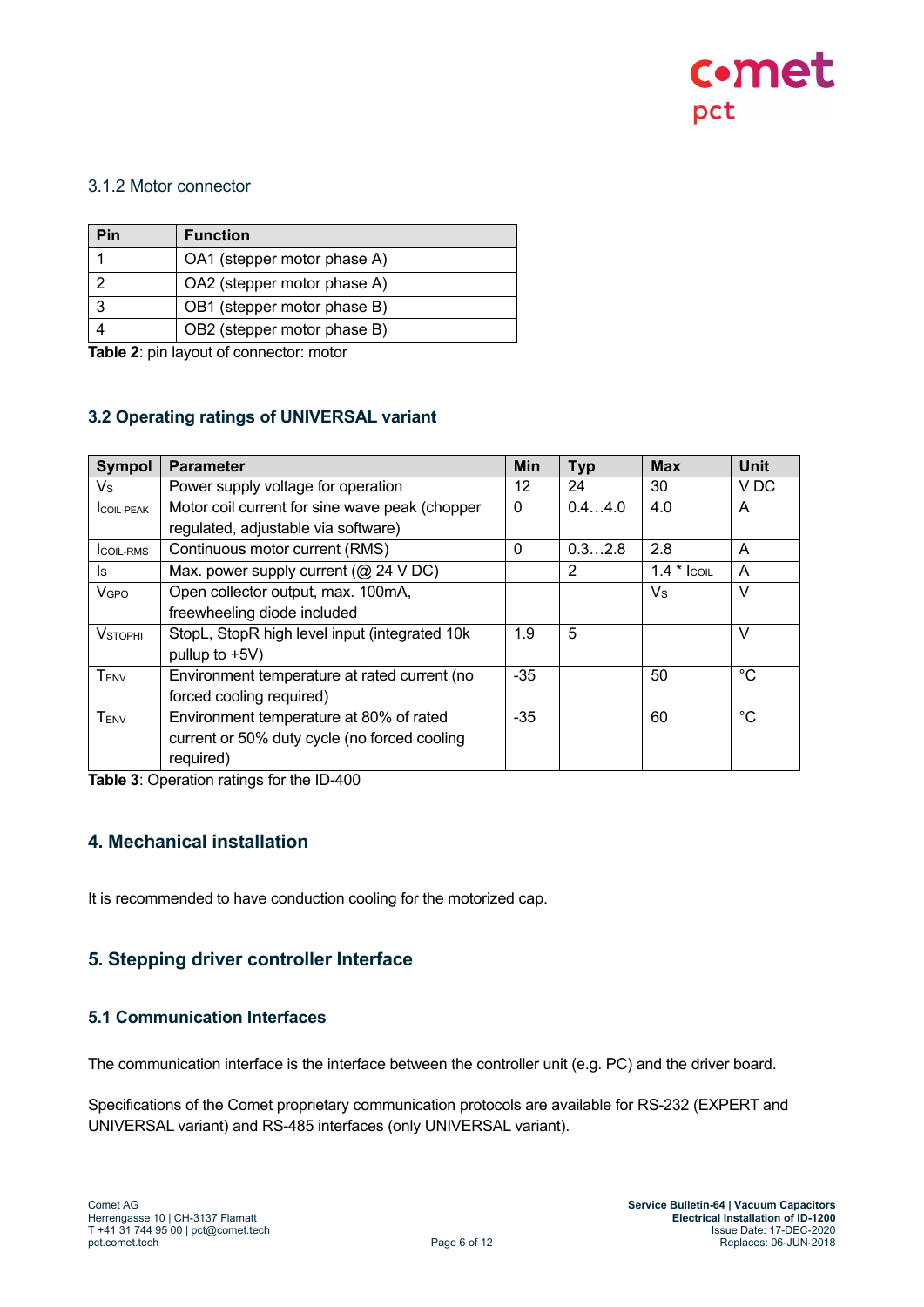

# <span id="page-6-0"></span>**6. Controller Board Connections for EXPERT variant**





**Fig. 3**: Layout of the controller board ID – 1200

The left layout in Fig. 3 shows the top board, the right layout shows the bottom board.

## <span id="page-6-1"></span>**6.1 Connectors of EXPERT variant**

#### <span id="page-6-2"></span>6.1.1 X1 Connector - Power supply for the ID - 1200

Power is provided to the PCB through this connector. The product will be shipped with a female connector that is compatible with the X1 connector on the board and with the required wires.

| Pin | <b>Function</b> | Color |
|-----|-----------------|-------|
|     | $+1437$ V DC    | red   |
|     | <b>GND</b>      | black |
| 3   | OA1 (motor)     | red   |
|     | OA2 (motor)     | blue  |
| b   | OB1 (motor)     | green |
| 6   | OB2 (motor)     | black |



Fig. 2: Pin layout of connector X1 for the ID-1200

#### **Warning: The motor must never be unplugged during operation!!!**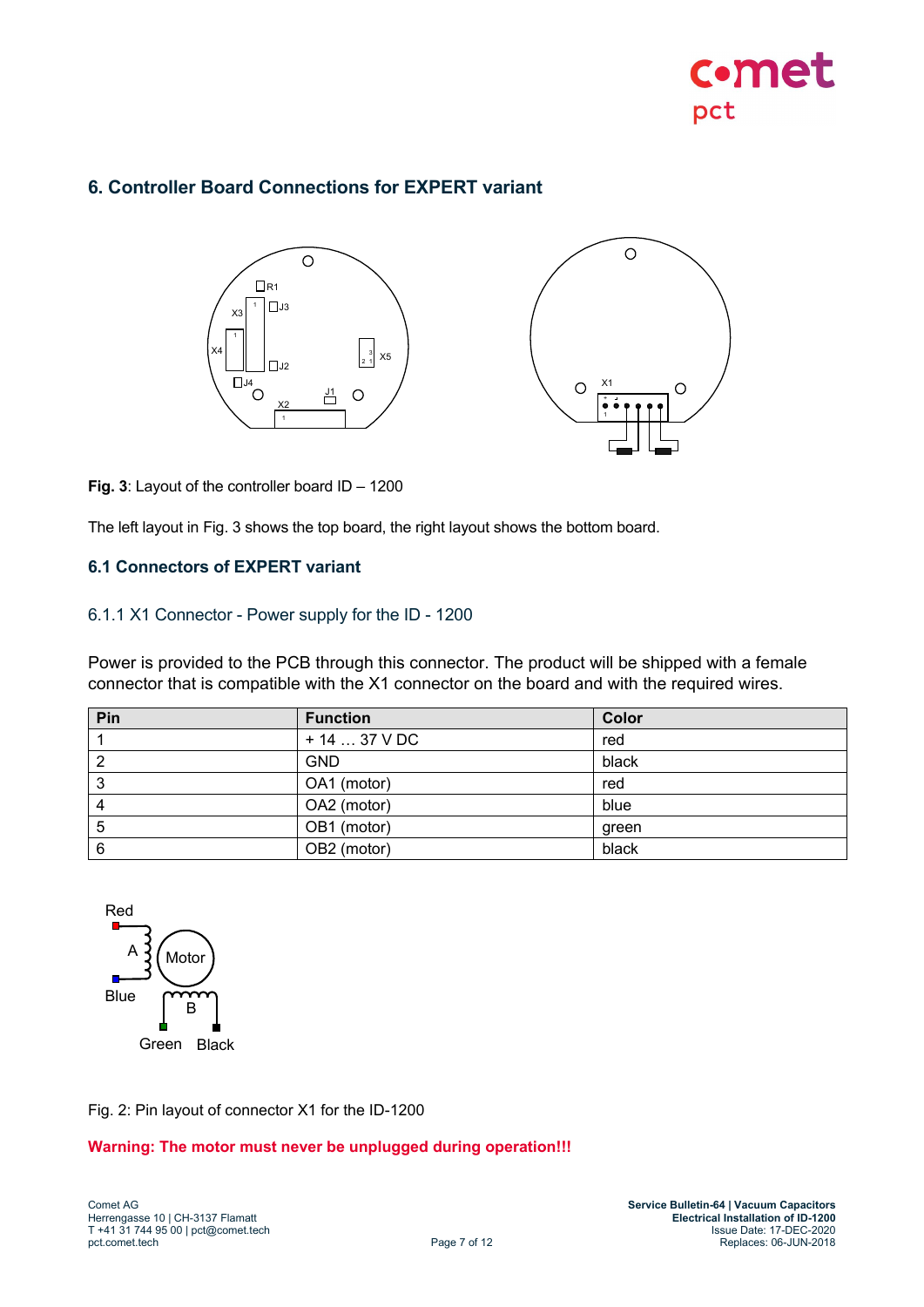

The ID-1200 incorporates a linear voltage regulator to generate the 5V supply voltage for the digital components of the module. Therefore, only one supply voltage is needed for the module.

The power supply voltage can be +7...+37 V DC. A higher voltage gives higher motor dynamics. Please note that there is no protection against reverse polarity or over voltage. The power supply should be designed so that it supplies the nominal motor voltage at the desired maximum motor power. In no case shall the supply value exceed the upper / lower voltage limit.

To ensure reliable operation of the unit, the power supply has to have a sufficient output capacitor and the supply cables should be of low resistance so that the chopper operation does not lead to an increase in power supply ripple. Power supply ripple due to the chopper operation should be kept to a maximum of 200-300mV. This also is important in order to make the user's application compatible to any applicable EMC guidelines.

Therefore, it's recommended that:

- − Power supply cables be kept as short as possible
- − Large diameter power supply cables be used
- − If the distance to the power supply is more than 2 6m) a robust 470µF or larger additional filtering capacitor be located near to the motor driver unit.

## <span id="page-7-0"></span>6.1.2 X2 Connector - Additional I/O

Currently all pins have no functionality:

| Pin            | <b>Function</b>                  |
|----------------|----------------------------------|
|                | Left limit switch                |
| $\overline{2}$ | Right limit switch               |
| 3              | <b>GND</b>                       |
| 4              | General purpose output           |
| 5              | VDD (same as connector X1, pin1) |
| 6              | <b>GND</b>                       |
|                | General purpose input            |
| 8              | + 5 V DC output (max. 20 mA)     |

Fig. 3: Pin layout of connector X2

#### <span id="page-7-1"></span>6.1.3 X3 Connector - Serial interface

This connector provides access to and from the PCB via serial interfaces, i.e. RS-232. Jumper J1 is used to select the proper serial interface port.

| Pin        | <b>EXPERT-1</b> |
|------------|-----------------|
|            | <b>RS-232</b>   |
|            | TxD             |
| 2          | <b>RxD</b>      |
| $3$ to $8$ | $+0V$ (GND)     |

Table 4: Pin layout of connector X3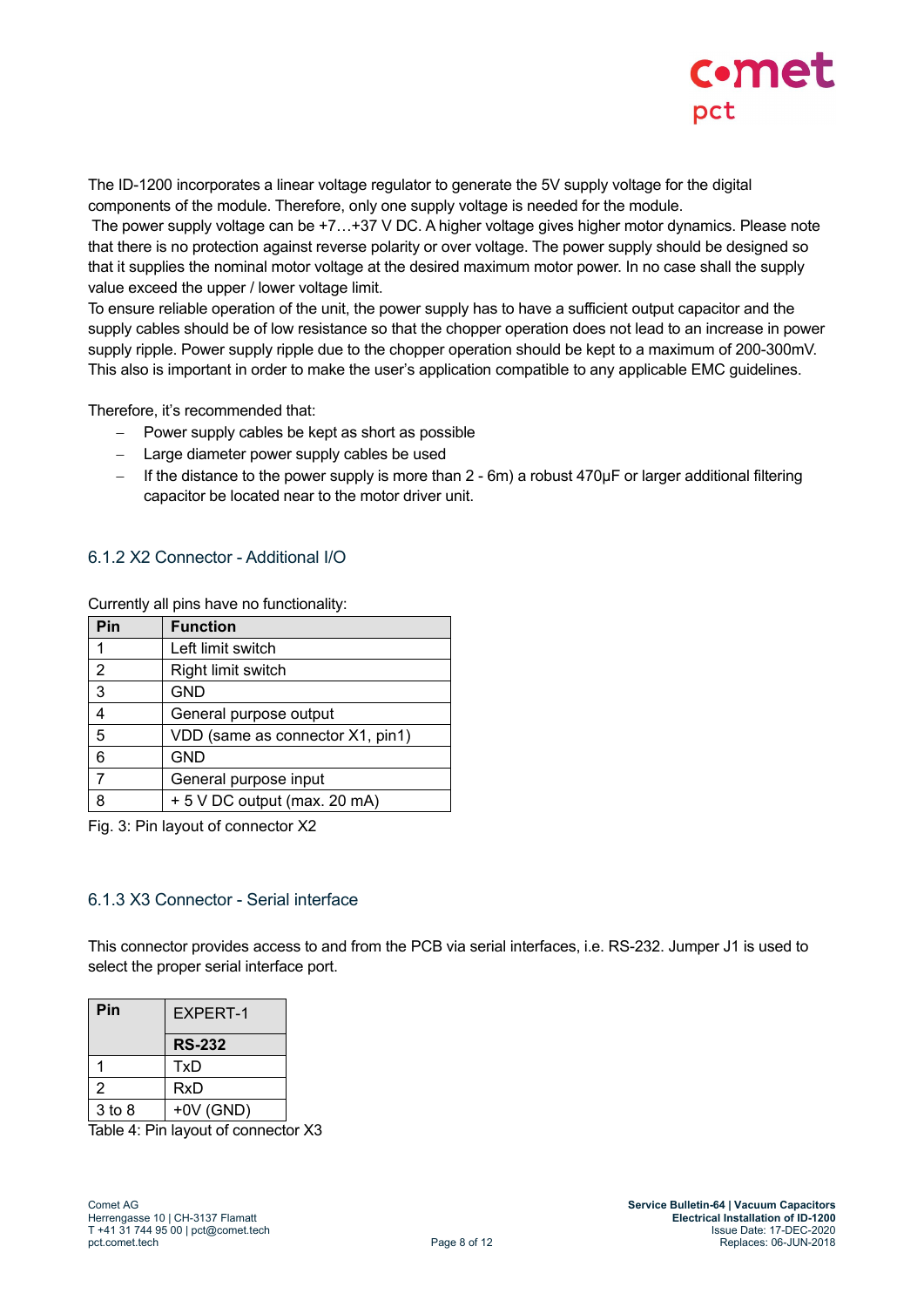

## <span id="page-8-0"></span>6.1.4 X4 and X5 connector

Connectors X4 and X5 are not used and have to be unplugged.

## <span id="page-8-1"></span>**6.2 Jumpers J1, J2, J3 and J4**

These jumpers have the following functionality:

- **J1**: Interface selection. This jumper selects which interface is to be used when the module starts up. When this jumper is open it will be RS232, and when it is closed it will be RS485.
- − **J2**: CAN/RS485 termination. Close this jumper to terminate the CAN/RS485 bus with a 120 Ohms resistor.
- − **J3**: Step/Direction termination. Close jumper to terminate the step-signal with a 120 Ohms resistor.
- − **J4**: Step/Direction termination. Close jumper to terminate the direction-signal with a 120 Ohms resistor.

| <b>Jumper</b>  | <b>RS-232</b> |
|----------------|---------------|
| J1.            | Open          |
| J2             | Open          |
| J3             | Close         |
| J <sub>4</sub> | Close         |

Fig. 4: Jumper position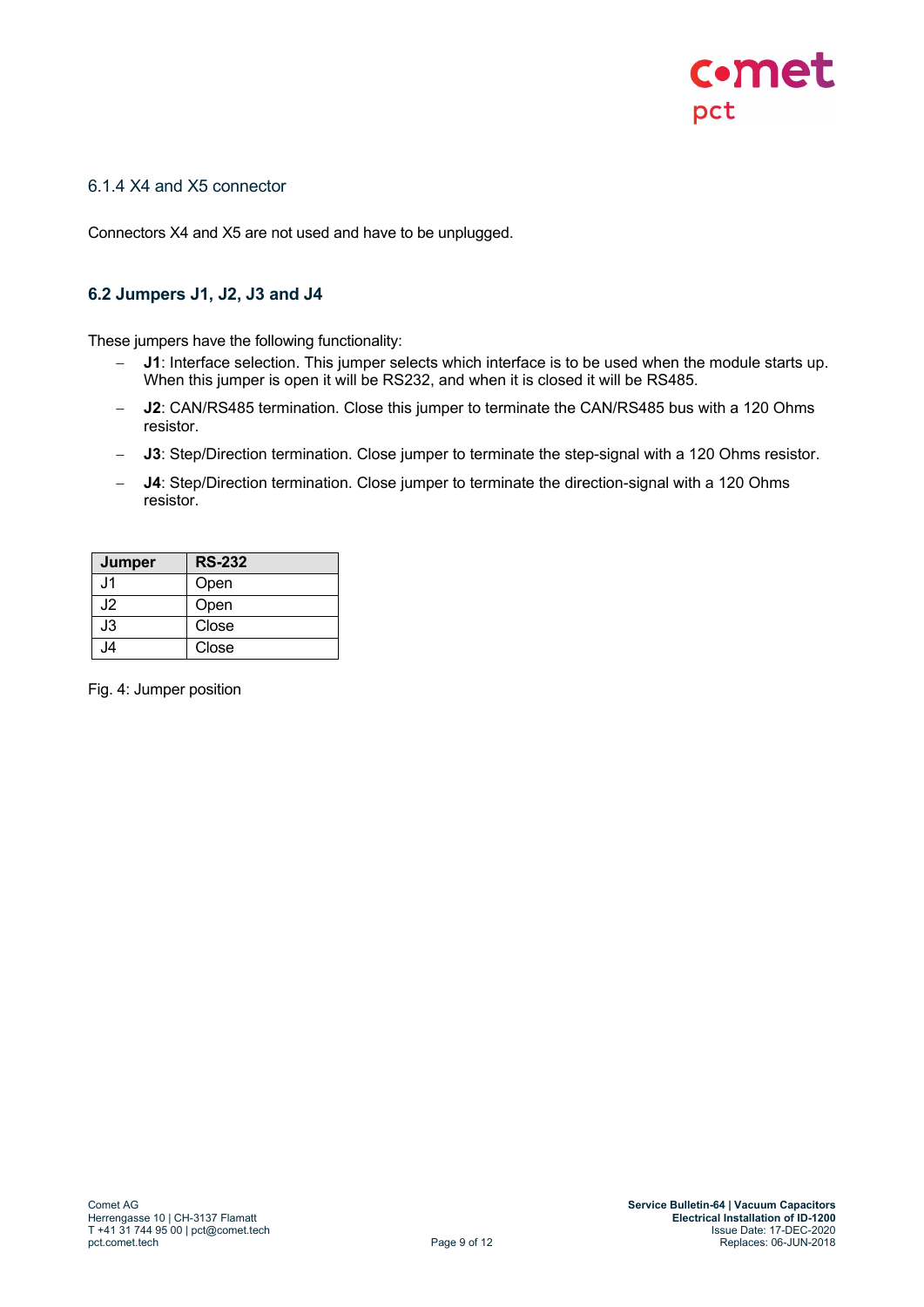

# <span id="page-9-0"></span>**6.3 Operating ratings for ID-1200**

| Symbol           | <b>Parameter</b>                                        | <b>Min</b> | <b>Type</b> | <b>Max</b> | <b>Unit</b> |
|------------------|---------------------------------------------------------|------------|-------------|------------|-------------|
| $V_{\rm S}$      | Power supply voltage für operation                      | 14         | 1536        | 37         | $\vee$      |
| <b>I</b> coll    | Motor coil current for sine wave peak (chopper          | $\Omega$   | 2.87        | 7.1        | A           |
|                  | regulated, adjustable via software)                     |            |             |            |             |
| <b>I</b> MC      | Continuous motor current (RMS)                          | $\Omega$   | 25          | 5.0        | A           |
| ls.              | Power supply current                                    |            | 23          | 7.1        | A           |
| $U_{+5V}$        | +5V output (max. 20mA)                                  | 4.8        | 5.0         | 5.2        | $\vee$      |
| <b>VINPROT</b>   | Input voltage for StopL, StopR, GPI (internal           | -24        | 0.5         | 24         | $\vee$      |
|                  | protection, DC)                                         |            |             |            |             |
| <b>VANA</b>      | GPI analog measurement range (range switchable)         |            | 05          |            | $\vee$      |
|                  |                                                         |            | 010         |            |             |
| <b>VSTOPLO</b>   | StopL, StopR low level input                            |            | 0           | 0.9        | $\vee$      |
| <b>VSTOPHI</b>   | StopL, StopR high level input (integrated 10k pullup to | 1.9        | 5           |            | $\vee$      |
|                  | $+5V)$                                                  |            |             |            |             |
| T <sub>ENV</sub> | Environment temperature at rated current (no forced     | $-40$      |             | 45         | $^{\circ}C$ |
|                  | cooling required)                                       |            |             |            |             |
| T <sub>ENV</sub> | Environment temperature at 80% of rated current or      | $-40$      |             | 60         | $^{\circ}C$ |
|                  | 50% duty cycle (no forced cooling required)             |            |             |            |             |

Fig. 5: Operation ratings for the ID - 1200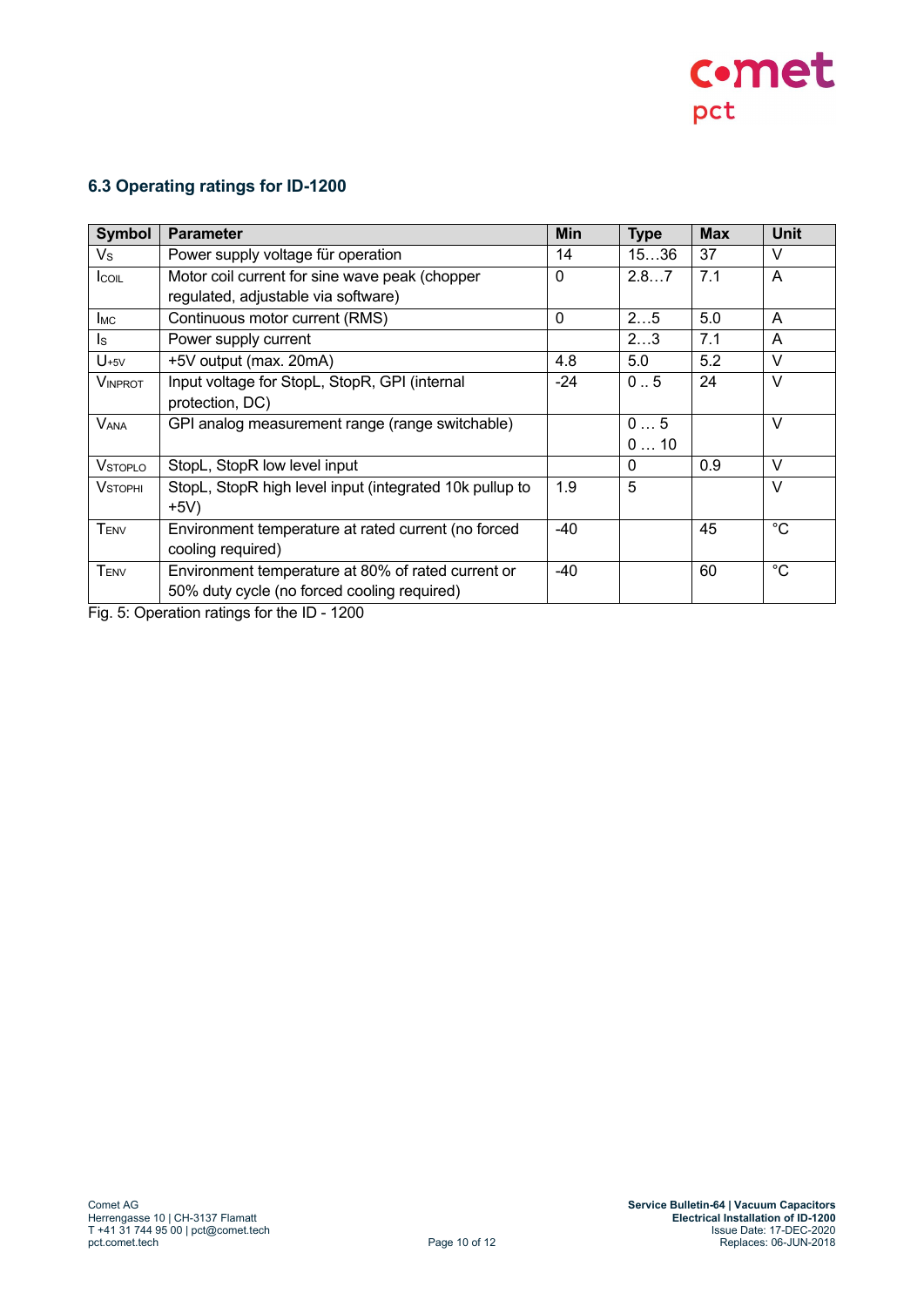

# <span id="page-10-0"></span>**7. Revision history**

.

Changes from document SB-64 V.1.1 to SB-64 Rev. 02:

| <b>Section</b> | Description of change                                                 |
|----------------|-----------------------------------------------------------------------|
| General        | Updated document to cover firmware version V.2.X in addition to V.1.X |
| 3.3            | Updated Operating conditions for ID-1200                              |

Changes from document SB-64 V.02 to SB-63 Rev. 03:

| Section   | Description of change   |
|-----------|-------------------------|
| Chapter 5 | Added UNIVERSAL variant |